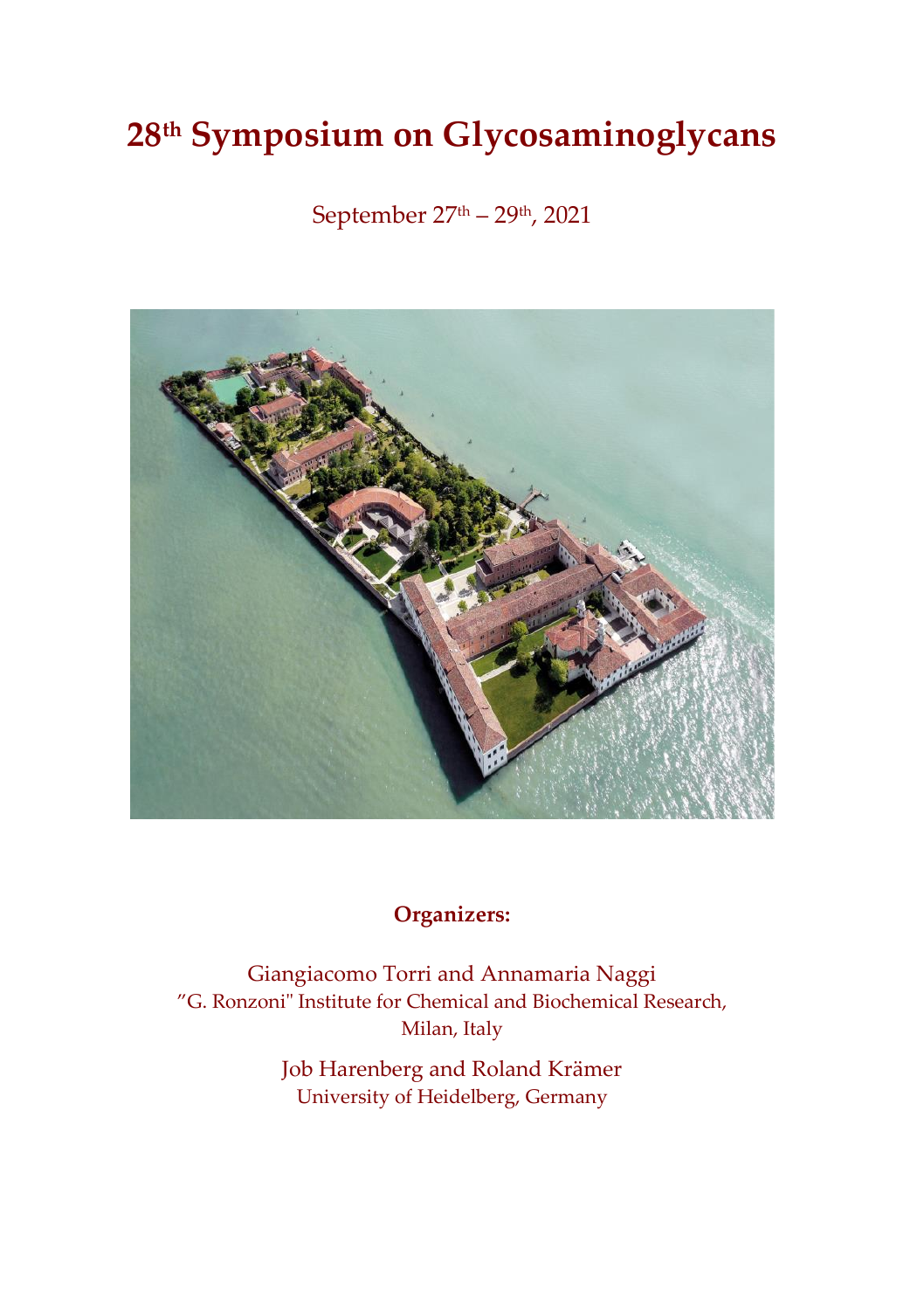#### **Welcome to San Servolo Island 2021!**

Following the interruption last year due to the pandemic, the series of annual Symposia resumes with the 28<sup>th</sup> edition, which will take place on San Servolo Island, in Venice Lagoon. Eminent specialists from all over the world are invited to discuss both current and emerging topics of interest in the fields of chemistry, biochemistry, biology, pharmacology, and in the clinical applications of heparin and other glycosaminoglycans. In particular, sessions devoted to COVID-19 and Glycosaminoglycan Research, as well as others covering both basic and applied research aspects have been considered. The subjects of interest cover biosynthesis, structural characterization and protein interactions, biological functions, pharmaceutical and clinical aspects including anti-inflammatory and anti-tumor activity.

The symposium will have a hybrid character, allowing both in-presence and virtual participation. However, as per tradition, participation is only by invitation.

Keynote speakers will outline state-of-the art, research and advances in each field and present novel results and future perspectives. A sufficient time will be allotted for in-depth discussion. The informal, workshop-like character of the symposia and the pleasant surroundings of San Servolo will stimulate the traditional after-session interactions among participants as in the past twentyseven editions.

Job Harenberg Giangiacomo Torri

#### **Scientific board**

Job Harenberg, Giangiacomo Torri, Roland Krämer, Ram Sasisekharan, Annamaria Naggi, Marco Guerrini, Gerd Bendas, Martin Götte.

**Scientific Secretary** Antonella Bisio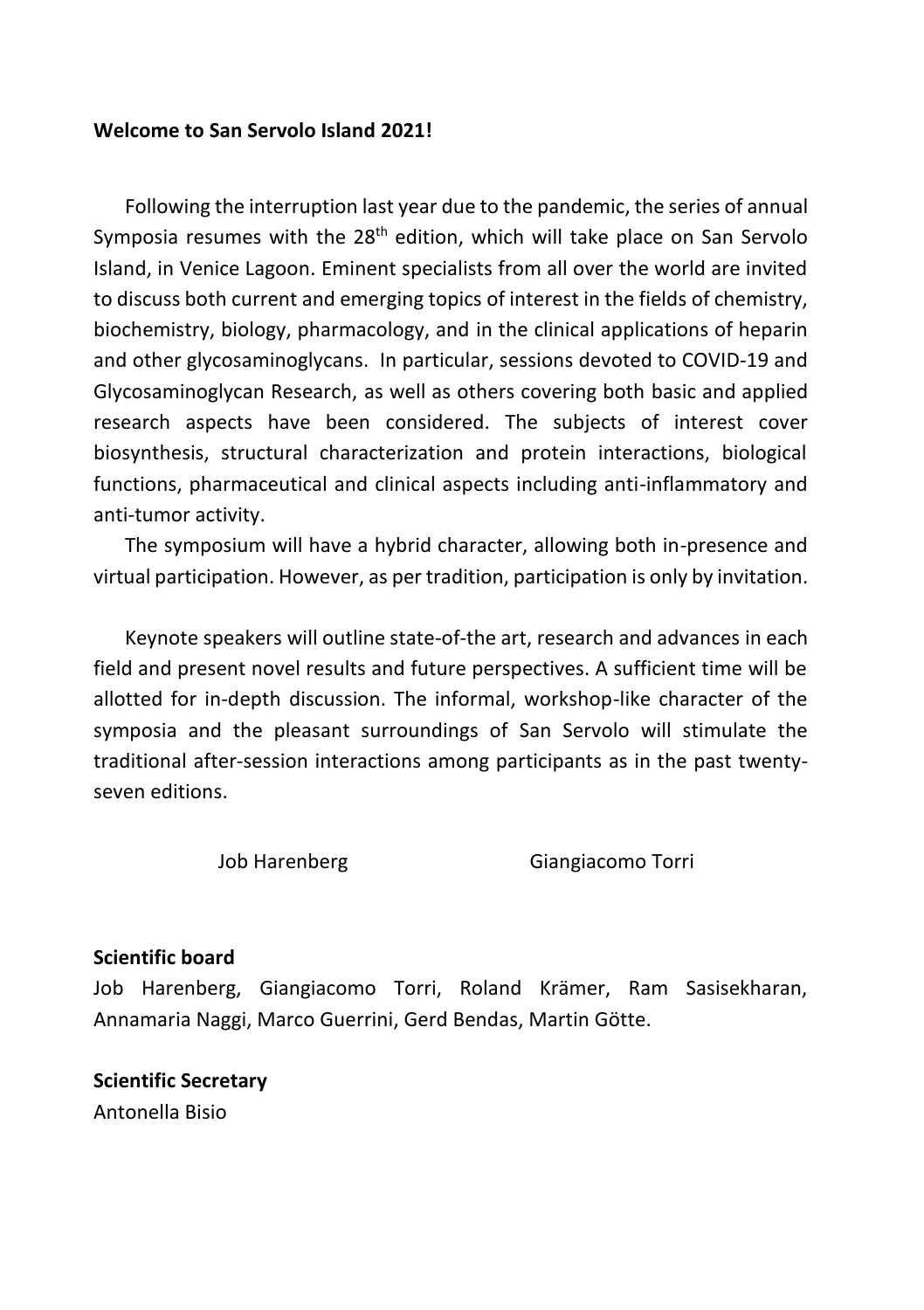## **Monday, September 27 th 2021**

13.30 – 14.30 **Lunch** 

## 15.00 – 15.10 **Welcome address, Job Harenberg and Giangiacomo Torri**

#### **COVID-19 PANDEMIC AND GLYCOSAMINOGLYCAN RESEARCH**

#### Moderator: **Edwin Yates**

- 15.10 15.30 **Jeffrey Esko,** San Diego SARS-CoV-2 infection depends on cellular heparan sulfate.
- 15.30 15.50 **Mark Skidmore,** Keele Heparin inhibits cellular invasion by SARS-CoV-2.
- 15.50 16.10 **Marco Guerrini,** Milan First insights into the molecular recognition mechanisms of SARS-CoV-2 spike protein and glycosaminoglycans.
- 16.10 16.30 **Discussion**
- 16.30 16.50 **Coffee and tea**

#### **COVID-19 PANDEMIC AND GLYCOSAMINOGLYCAN RESEARCH**

#### Moderator: **Giangiacomo Torri**

- 16.50 17.10 **Benilde Cosmi,** Bologna Low molecular weight heparin for thromboembolic complication of COVID-19.
- 17.10 17.30 **Job Harenberg,** Heidelberg **Alejandro Gonzalez-Ochoa**, San Luis Rio Colorado – **Jawed Fareed**, Chicago. Oral sulodexide reduces the adverse outcomes in COVID-19 infections.
- 17.30 17.50 **Jeremy Turnbull,** Liverpool Synthetic heparan sulfate mimetic pixatimod (PG545) potently inhibits
	- SARS-CoV-2 by disrupting the spike-ACE2 interaction.
- 17.50 18.10 **Discussion**
- 20.00 **Welcome cocktail**
- 20.30 **Dinner**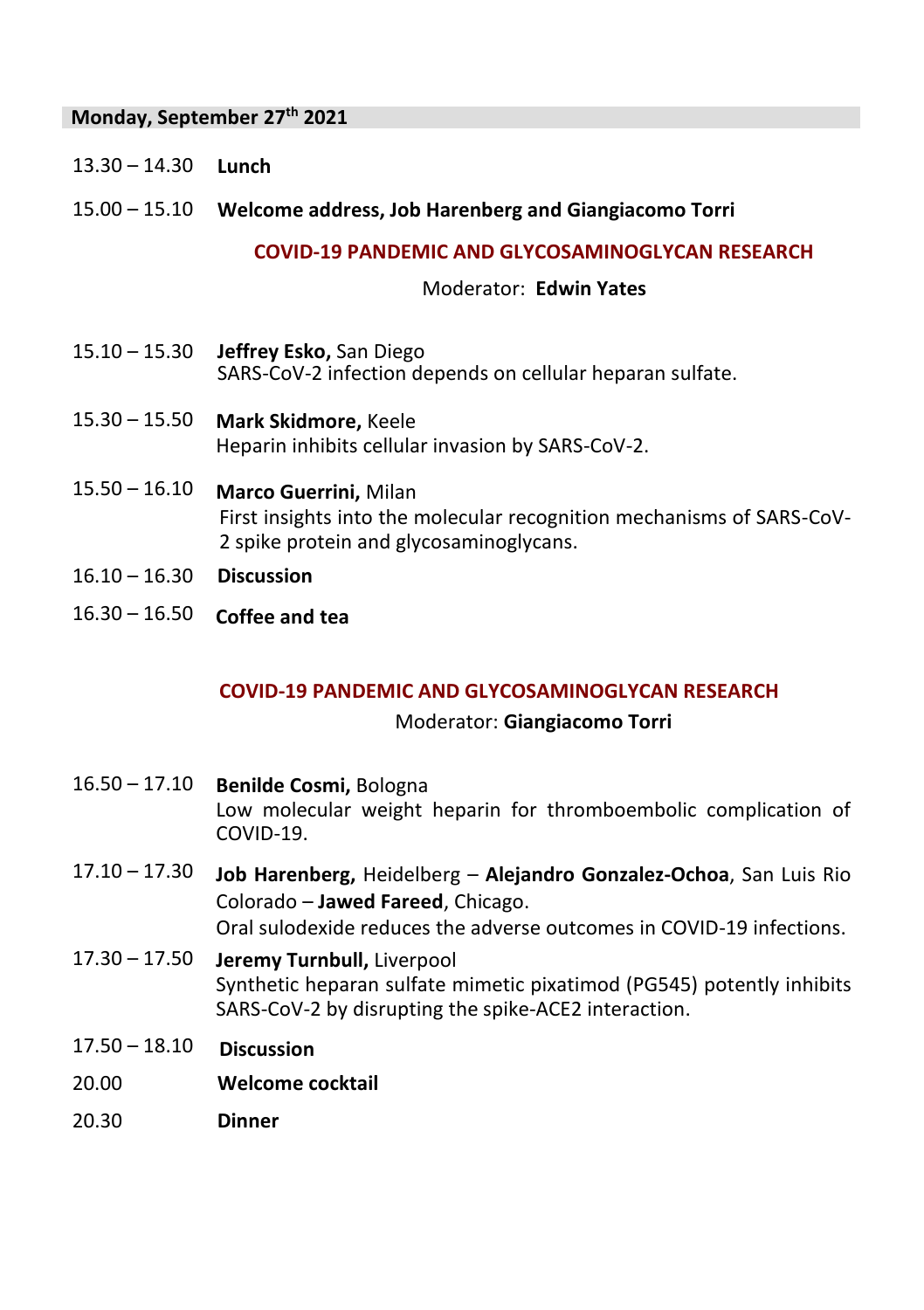## **THE MULTIFACETED ROLES OF HEPARANASE**

Moderator: **John Gallagher**

- 9.00 9.20 **Jin-ping Li,** Uppsala Heparanase overexpression impedes perivascular clearance of amyloidβ from murine brain. Relevance to Alzheimer's disease.
- 9.20 9.40 **Giuliana Cassinelli,** Milan Targeting heparanase/heparan sulfate proteoglycans in sarcomas.
- 9.40 10.00 **Noemi Veraldi**, Geneva Targeting Heparanase to decrease lysosomal accumulation of heparan sulfate fragments in Sanfilippo syndrome.
- 10.00 10.20 **Israel Vlodavsky,** Haifa Role of heparanase-2 (Hpa2) in tumor suppression and normal development.
- 10.20 10.40 **Maurice Petitou**, Milan Some approaches towards heparanase inhibitors.
- 10.40 11.00 **Discussion**
- 11.00 11.20 **Coffee and tea**

## **NEW ANALYTICAL APPROACHES**

Moderator**: Martin Götte**

- 11.20 11.40 **Pierre Mourier,** Vitry sur Seine Specific non-reducing ends in heparins from different animal origins: building blocks analysis using reductive amination tagging by sulfanilic acid.
- 11.40 12.00 **Elena Vismara**, Milan Heparin engineered super paramagnetic iron oxide nanoparticles for theranostic applications**.**
- 12.00 12.20 **Jawed Fareed**, Chicago **Roland Krämer**, Heidelberg Absolute quantification of heparin and related glycosaminoglycans by heparin red and LC MS methods.
- 12.20 12.40 **Discussion**
- 13.00 14.00 **Lunch**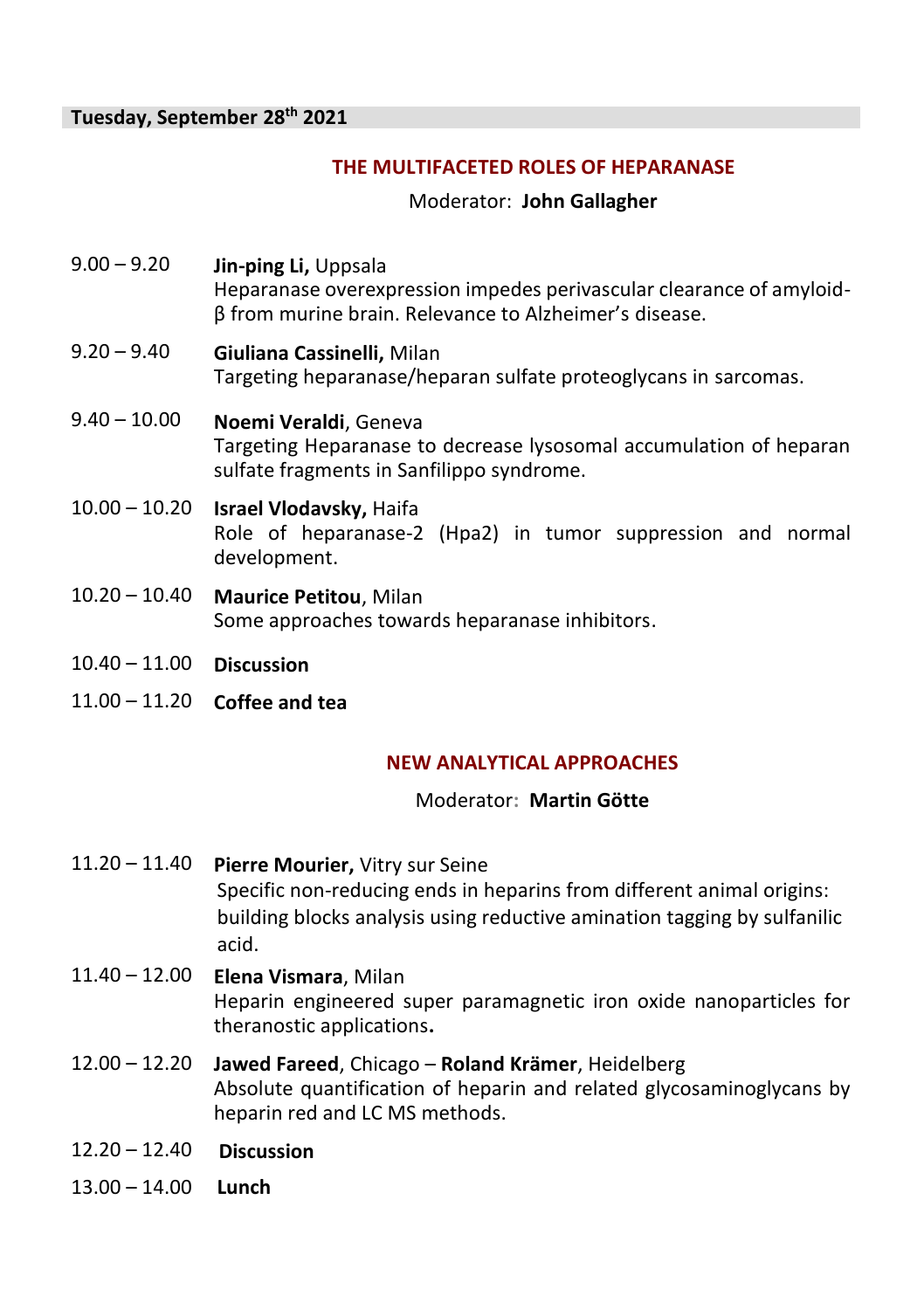## **NEW ANALYTICAL APPROACHES**

#### Moderator: **Gerd Bendas**

- 14.30 14.50 **Richard Karlsson,** Copenhagen Towards comprehensive analysis of 3-O-sulfation in heparin and heparan sulfate.
- 14.50 15.10 **Andrew Hook,** Nottingham Whole molecule analysis of glycosaminoglycans (GAGs) by secondary ion mass spectrometry (SIMS), detecting GAG contaminants within heparin.
- 15.10 15.20 **Discussion**

## **PHARMACEUTICAL AND REGULATORY ASPECTS**

#### Moderator: **Marco Guerrini**

- 15.20 15.40 **Jawed Fareed,** Chicago An update on bovine, ovine and porcine heparin and enoxaparin.
- 15.40 16.00 **Sandra Blome,** Greifswald ‐ Insel Riems African swine fever and its impact on products derived from pigs.
- 16.00 16.20 **Coffee and tea**
- 16.20 16.40 **Ali Al-Hakim**, Gaithersburg General considerations for diversifying heparin drug product by improving the current heparin manufacturing process and reintroducing bovine sourced heparin to the US market.
- 16.40 17.00 **David Keire**, St. Louis Clearance of prion infectivity through bovine heparin processing.
- 17.00 17.20 **Lorenzo Montrasio,** Strasbourg Access to treatments in a context of scarce resources.
- 17.20 17.40 **Discussion**
- 20.00 **Dinner**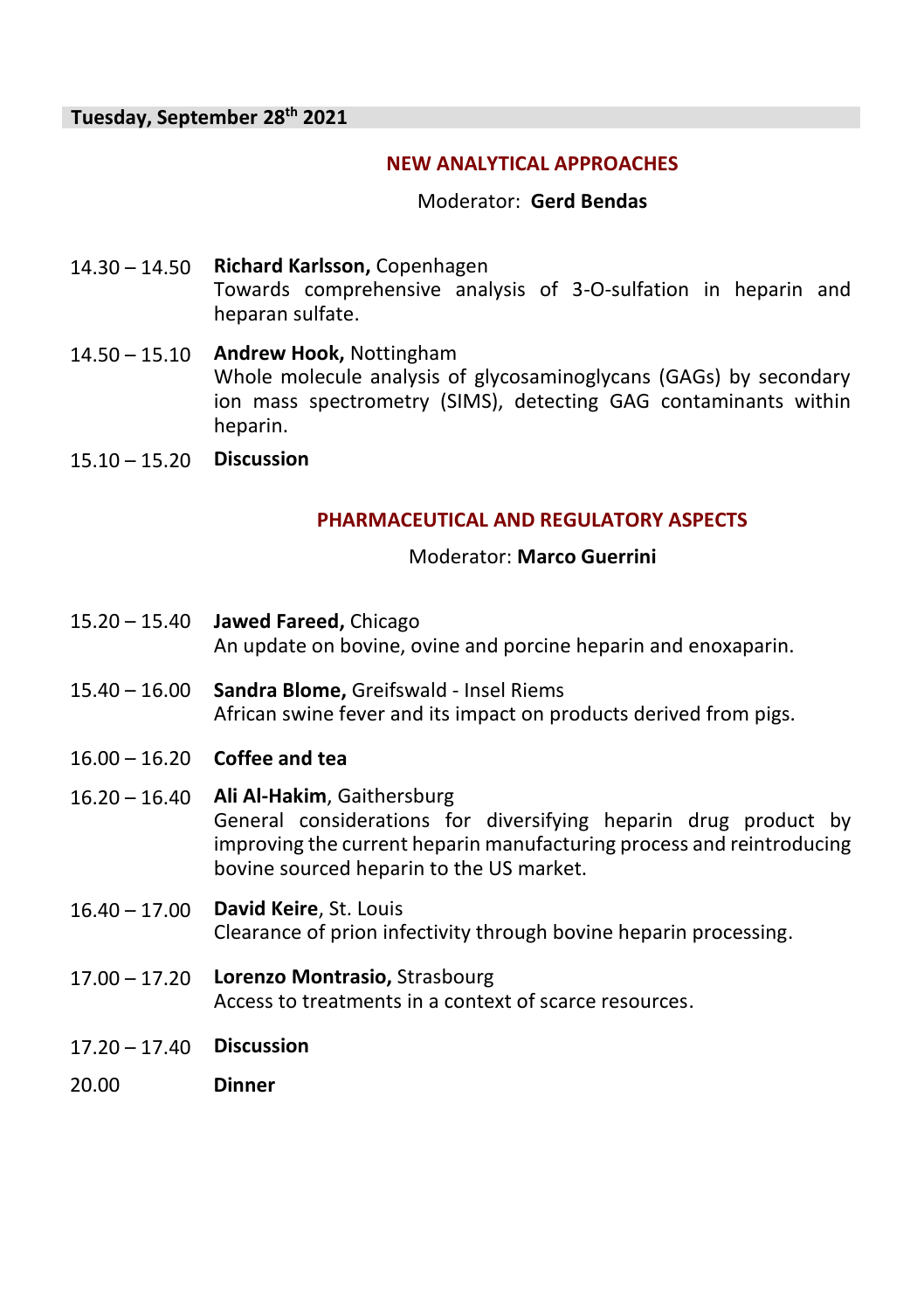## **GLYCOSAMINOGLYCAN INTERACTIONS**

#### Moderator: **Carl Kirchmaier**

- 9.00 9.20 **Jacob van den Born**, Groningen GAGs as inhibitors of the complement system. A special focus on the MASP-2 protease.
- 9.20 9.40 **Kay Grobe,** Münster Two binding sites are required for direct Hedgehog morphogen relay from one heparan sulfate chain to the next.
- 9.40 10.00 **Susanne Alban,** Kiel New insights into fucoidans from brown algae.
- 10.00 10.20 **Discussion**
- 10.20 10.40 **Coffee and tea**

## **HEPARIN AND OTHER GLYCOSAMINOGLYANS IN MALIGNANCY**

#### Moderator: **Job Harenberg**

- 10.40 11.00 **Martin Götte,** Münster Role of the heparan sulfate proteoglycan Syndecan-1 in the tumor microenvironment.
- 11.00 11.20 **Gerd Bendas,** Bonn The potency of synthetic heparin mimetics to inhibit tumor-host cell interaction.
- 11.20 12.10 **General discussion**
- 12.10 12.20 **Closing remarks: Giangiacomo Torri and Job Harenberg**
- 13.00 14.00 **Lunch**